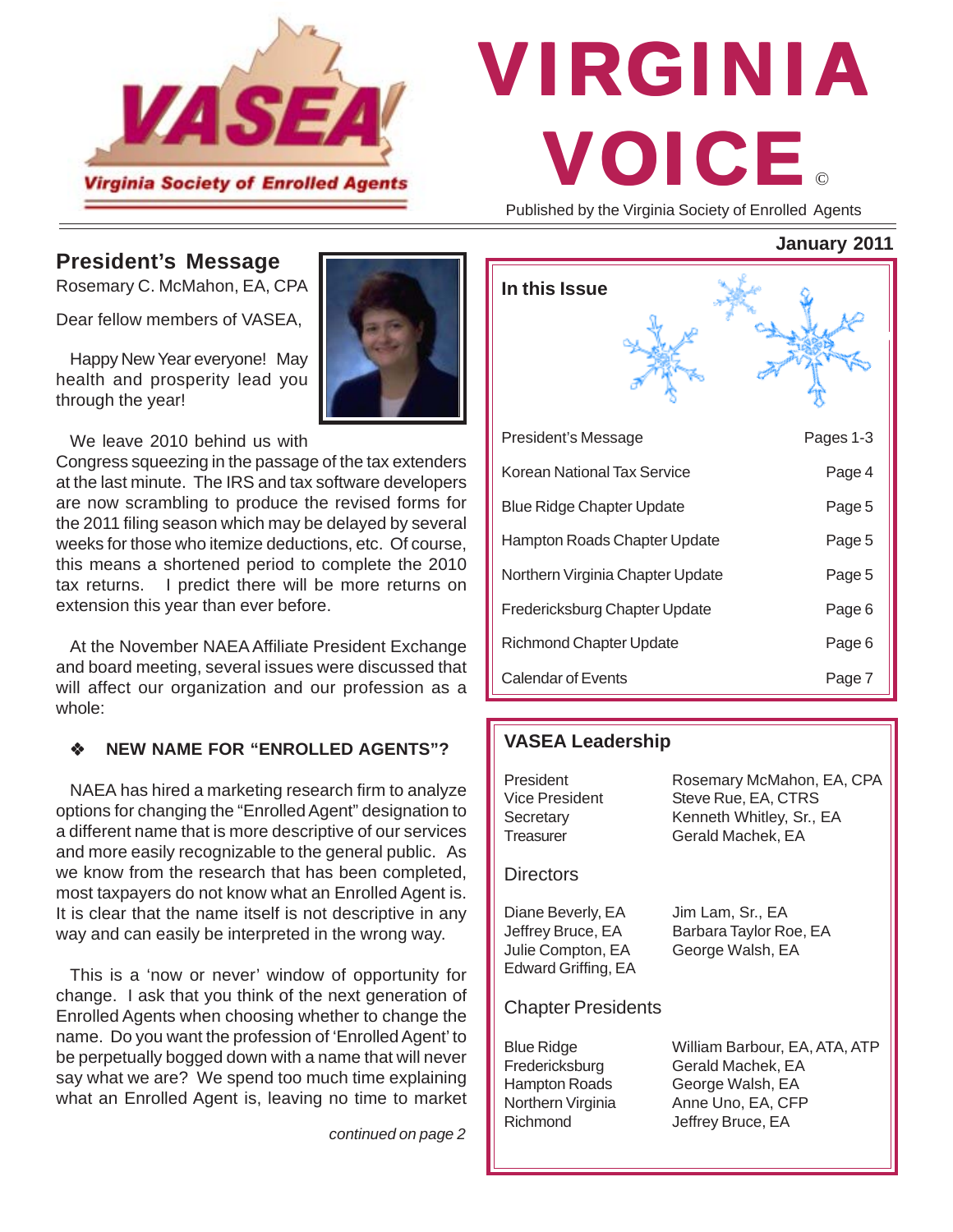#### *Presidents Message - continued from page 1*

ourselves. Merely including the word "Tax" in the name would be a good thing. Stay tuned: You will be receiving more information on this issue during the year.

On January 6, 2011, NAEA President, Gina Jones, EA sent an e-mail to all members of NAEA requesting response to the name change survey. Please be sure to send your response as soon as possible to ensure that your opinion is heard.

### **REGISTERED TAX RETURN PREPARERS**

NAEA has been a proponent of regulation in the tax preparation industry from the beginning. Protecting the public is always at the forefront of our minds. We should not look at this new group of tax preparers as a threat to the Enrolled Agent community, but as an opportunity to increase our membership and our continuing education offerings. Our membership committee is busy developing outreach programs, and our education committee is exploring new education offerings.

I have had the opportunity to speak with several unenrolled preparers who have decided to study and sit for the Enrolled Agents exam instead of becoming Registered Tax Return Preparers (RTRP). Many unenrolled preparers realize that their tax preparation experience is beyond the level of a RTRP and want to be recognized for their achievements. VASEA is pleased to assist these un-enrolled preparers to become Enrolled Agents and welcome them into our profession.

#### **NEW CONTINUING EDUCATION REQIREMENTS**

Beginning with our renewal cycle in September 2011, VASEA, along with all Enrolled Agent CPE providers will be required to obtain pre-approval from the IRS Office of Professional Responsibility ((OPR) for each hour of continuing education offered. Only federal tax issues will be approved for credit. Guidelines for the pre-approval process are in the development stage at OPR and will be available on the IRS website when ready. Our greatest challenge will be ensuring that our one-hour Chapter CPE offerings are pre-approved. OPR is aware of the dilemma posed by these new requirements and has promised to work with us in developing a rapid turn-around process.

#### **STATE AFFILIATES SHARE EXPERIENCES AND OPPORTUNITIES**

The NAEA Affiliate President Exchange (APEX) is an unprecedented program for exchanging ideas with state leaders throughout the country. The main goals of APEX are:

 encouraging affiliate participation in membership recruitment and retention activities;

 encouraging and assisting affiliates in overall organizational development activities; and

 exploring and developing meaningful benefits for NAEA members.

Last November's APEX meeting at the Hilton Old Town Alexandria, in Alexandria, VA brought more members together than ever before. Heather Greenwell and I attended the meeting and will share our experiences with the VASEA Board of Directors this month and hope to bring new successful programs to our members in Virginia.

If you have ideas about our organization that you'd like to share on the state and federal level, please consider running for a board position in the coming year. Our nominating committee is hard at work searching for a slate of officers and directors to represent all of our members in Virginia in the coming year(s).

#### **GEAR-UP 2010 - 1040 INDIVIDUAL TAX UPDATE**

We had a successful showing at our first VASEAsponsored Gear-Up 1040 Update in Reston, Virginia; nearly 140 people were in attendance. Northern Virginia tax preparers (EAs, CPAs, and the un-enrolled) expressed resounding appreciation to the Virginia Society of Enrolled Agents for bringing Gear-Up to Virginia. Many attendees had previously journeyed to Maryland for this seminar. I was filled with pride for VASEA as I received a round of applause after announcing that we will be sponsoring Gear-Up in years to come. We also had favorable response to the Fredericksburg, Herndon, and Virginia Beach seminars. Extremely positive feedback was the norm for this twoday seminar.

**Be aware: VASEA only receives commissions from Gear-Up for VASEA member attendees to the**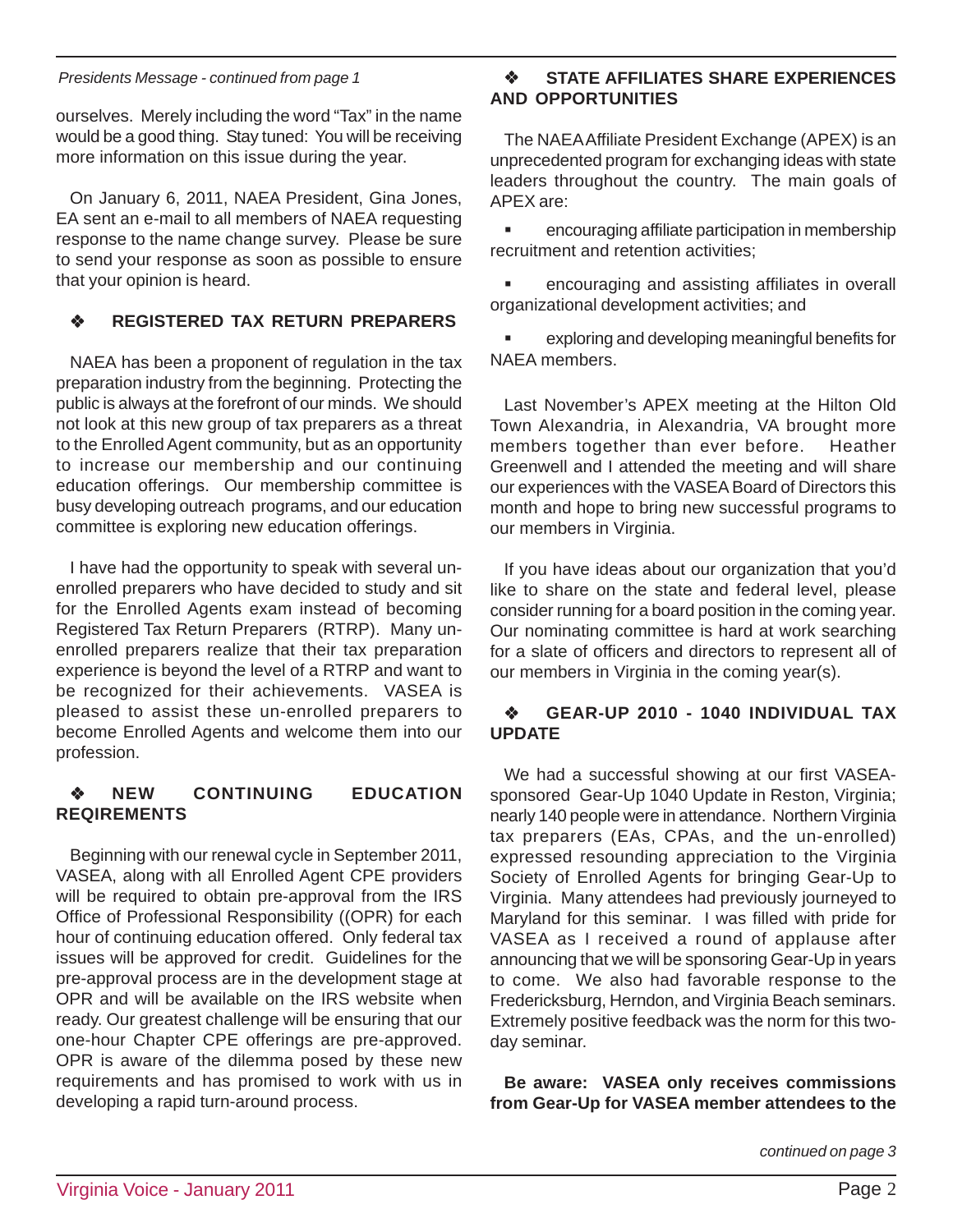*Presidents Message - continued from page 2*

**seminar.** Please make Gear-Up your seminar of choice.

On a negative note, we were sorry to learn that there were insufficient registrations in the Blue Ridge Chapter area to offer the seminar in Roanoke. This was a major setback in our goal of supporting our entire membership. We will continue reaching out to our southern and western members, but we can't do it alone. We need your help (constructive specific ideas) to make this work for everyone.

### **BESS MESSMER, EA**

I am amongst the fortunate people who had the opportunity to work with Bess Messmer, EA before she retired as the Executive Director of VASEA. Bess was truly an inspiration to me and everyone she came in contact with. She made everyone feel comfortable and needed. VASEA was her creation, and we carry on its purpose in her name.

Old friends and acquaintances know that Bess was a collector of costume jewelry. At each NAEA annual convention, Bess would donate pieces of jewelry for the fundraising auction. I am happy to be an owner of one of Bess' bracelets. It will always be a special treasure to me.

Reprint from *NAEA e@lert:*

### **Inspiring Leader Passes**

Bess Messmer, EA passed away quietly on November 30. NAEA and VASEA owe Bess a debt of gratitude because, as a long-time member put it, "VASEA probably wouldn't exist today without her efforts."

After attending an NAEA meeting in Washington, DC in the early 1980's, Bess was inspired to create an EA organization in Virginia. She spearheaded an organizational meeting, open to all Virginia enrolled agents, and the Virginia Society of Enrolled Agents was quickly incorporated.

Bess volunteered to serve as executive director without compensation and served for many, many years from her home in Colonial Heights. In 1985, Bess received NAEA's Founders Award recognizing her for her significant leadership and contributions and service to NAEA and its members. This lifetime achievement award is NAEA's highest recognition bestowed on a member. From 1988–1989, she served as the president of NAEA. Bess was also the first recipient of VASEA's EA of the Year Award in 1988.

Bess retired as VASEA's executive director in 1999. Upon her retirement, Bess wrote a letter to the VASEA membership that was published in the October 1999 issue of the *Virginia Voice*. In the letter she states, "I have told my family that when I die I do not want flowers but would like donations made to the scholarship." Those who wish to honor Bess by donating to the organization she supported and loved, the Virginia Society of Enrolled Agents, may send their donations to the VASEA, c/o Bess Messmer EA Scholarship Fund, 2415 Westwood Avenue, Richmond, VA 23230.

> Rosemary C. McMahon, EA, CPA VASEA President

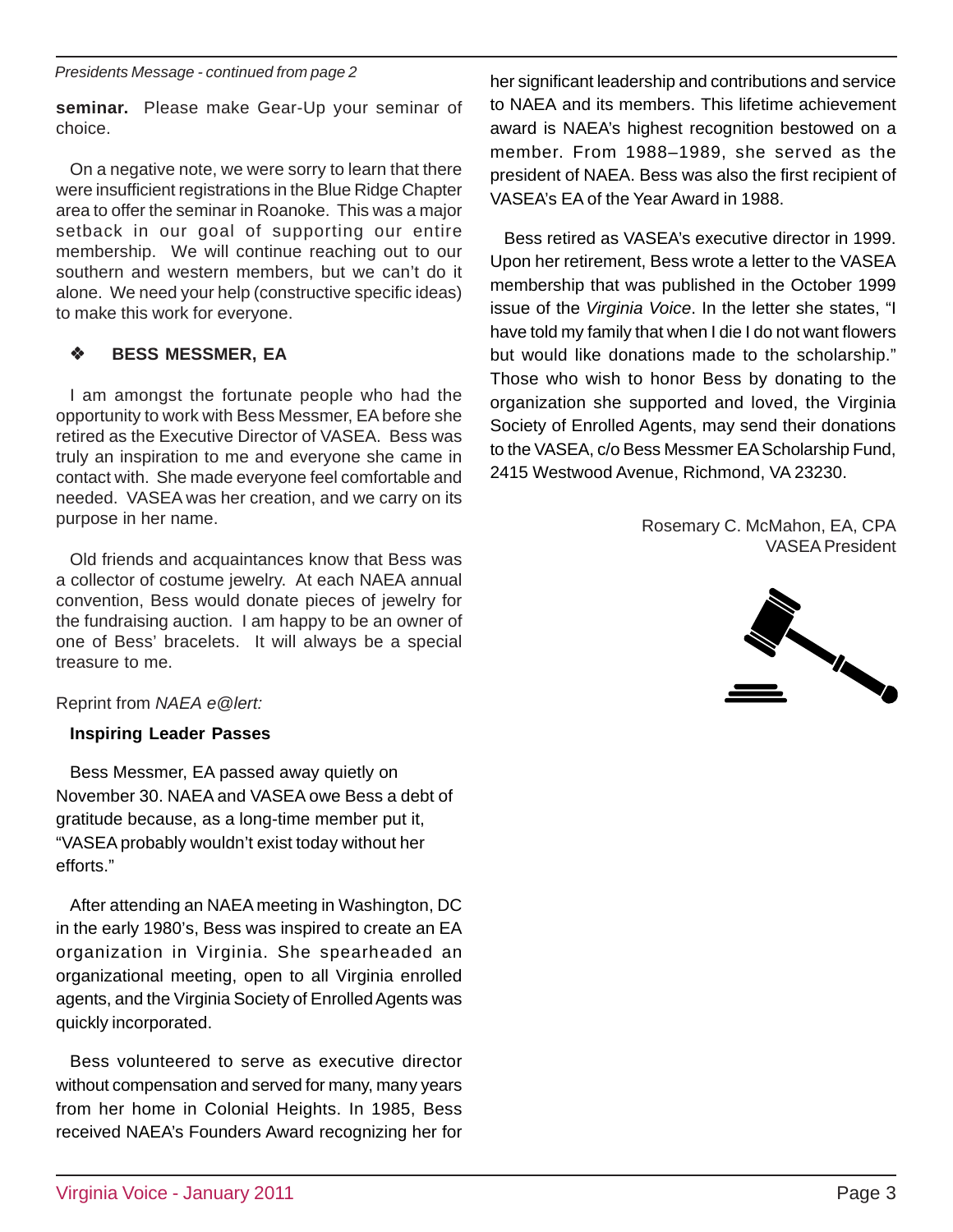### **NAEA and VASEA Meet with Korean National Tax Service**

*by Rosemary C. McMahon, EA, CPA* **2 3**

On November 3, 2010, Pat Inman (VASEA Education Chair), Michael Nelson (NAEA Executive<br>Director), and I met with Byeong-Jin Ahn and two colleagues from the Income Tax Division of the<br>Korean National Tax Service to discuss Director), and I met with Byeong-Jin Ahn and two colleagues from the Income Tax Division of the Korean National Tax Service to discuss tax preparation services in the United States and how our services correlate with the U.S. Internal Revenue Service.

Mr. Ahn was selected for the Korean Government Overseas Fellowship which is designed for promising government officials with the intention of helping Korea cope appropriately with the changing international environment through overseas study.

The topics that Mr. Ahn was interested in discussing were:

- Introduction of the National Association of Enrolled Agents
- Preparation methods of tax returns on behalf of taxpayers
- Responsibility and punishment law for tax return filing on behalf of taxpayers
- Comparison between cash and accrual methods of reporting

The group was presented with an NAEA packet which included the pamphlet "What is an Enrolled Agent". Michael Nelson gave a brief summary of our organization and its members.

We supplied the group with Treasury Department Circular #230 and explained that this document comprises che regulations by which all Enrolled Agents engage with taxpayers in the preparation and representation of tax matters with the IRS. The group was especially interested with practical aspects of income tax preparation, and we discussed the similarities and differences between our methods and those of Korean tax preparers.

Mr. Ahn and his colleagues were familiar with the new regulations regarding the "un-enrolled preparer", and it was noted that as the United States moves toward increased regulations for tax preparation that Korea was moving in the opposite direction of deregulation. We also discussed the various types of tax return preparers; Enrolled Agents, CPAs, Attorneys, and the un-enrolled preparer community. Most of the 8tax preparers in Korea are former employees of the Korean National Tax Service.

We talked extensively about the reporting of income and expenses of sole proprietorships, specifically those dealing with cash transactions. Mr. Ahn stated that the Korean National Tax Service utilizes statistical percentages in determining certain allowable expenses when documentation is not available. We explained **9** to the group that taxpayers in the United States are required to maintain records to justify all receipts and expenditures. A detailed discussion of documenting cash and non-cash transactions ensued with examples from both sides.

The meeting was a productive exchange of information and an important part of our coordinated effort in understanding and implementing a globally consistent tax system that is fair and reasonable for all citizens throughout the world. As the free market continues to expand on an international level, it is imperative that countries work together to ensure that uniformity is achieved in business and taxation.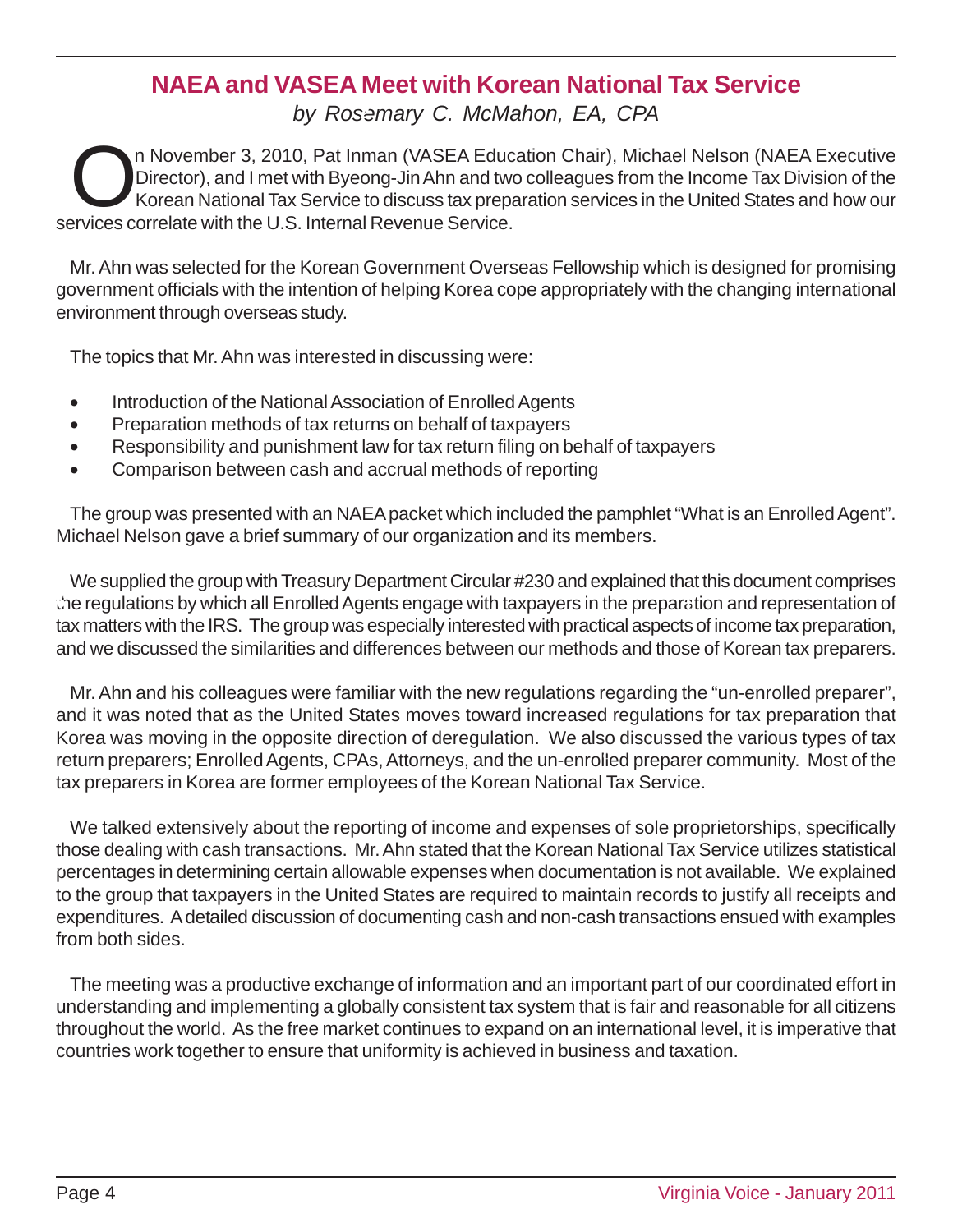### **Blue Ridge Chapter Update**

*by David Tanner, EA, Chapter Vice President*

The Blue Ridge Chapter of the Virginia Society of Enrolled Agents meets monthly on the third Wednesday at various restaurants at noon in the Lynchburg, Roanoke, Rocky Mount area. We meet each month except for November, February and March. Each month we have different speakers except for April when we have a roundtable discussion about the previous tax season. The speakers enable us to offer continuing education credits. Speakers include IRS personnel, tax attorneys, local government officials or members of our group talking about their specialty.

Our President is Bill Barbour, EA, Vice-President is David Tanner, EA, and Secretary-Treasurer is Fritz Greimel, EA.

### **Hampton Roads Chapter Update**

*by George Walsh, EA, Chapter President*

A monthly breakfast meeting, with CPE, is usually held on the third Wednesday of each month except May. The breakfast meetings begin at 7:30 a.m. and are held at the Hilton Norfolk Airport , 1500 N. Military Highway, Norfolk, VA 23502. We do not have a breakfast meeting in May, but instead, hold a four-hour seminar on a Saturday in mid-May.

### **Upcoming Speakers:**

- February 16 : Tentative: Offer In Compromise: What is an acceptable offer? Anna Falkenstein, IRS
- March 16 : Elder Law Update Andrew Hook, Esq., Oast & Hook
- April 20 : Tax Season Roundtable D. Barry Iacono, MSA, CFP, EA, D. Barry Iacono and Associates

### **Northern Virginia Chapter Update**

### *by Bill Wilke, EA, Chapter President and Vivian F. Sangunett, EA, Chapter Board Member*

A dinner meeting with one hour of CPE is generally held on the fourth Wednesday of each month at 6:30 p.m. at the Marco Polo Restaurant in Vienna. Daytime seminars (3-4 hours of CPE; free to chapter members) are held in May and September. In addition, the chapter sponsored annual Tri-State Seminar is coming up this Saturday, January 22nd. The Tri-State Seminar includes presentations by tax administrators from Virginia, Maryland, and DC on changes to their tax laws, as well as problem sets showing how these laws translate to tax returns.

### **January Meeting Topic:**

Do you remember when you first learned how to do taxes, and there were forms and items that went on forms that might have been written in Greek? We are back to those good-old/bad-old days. This January's update will highlight "What's new" for 2010, with a twist. We are going to review how the law actually impacts forms. The following topics will be highlighted:

- Limits on personal exemptions and overall itemized deductions ended
- Self-employed health insurance deduction
- Standard deduction increased
- Adoption credit
- First-time homebuyer credit repayments
- Roth IRAs rollover contributions

Join us on Wednesday January 26<sup>th</sup> at the Marco Polo Restaurant in Vienna. Cocktails at 6:30 and dinner at 7:00. RSVP to Sherry Loop swloopea@aol.com or (703) 866-9152.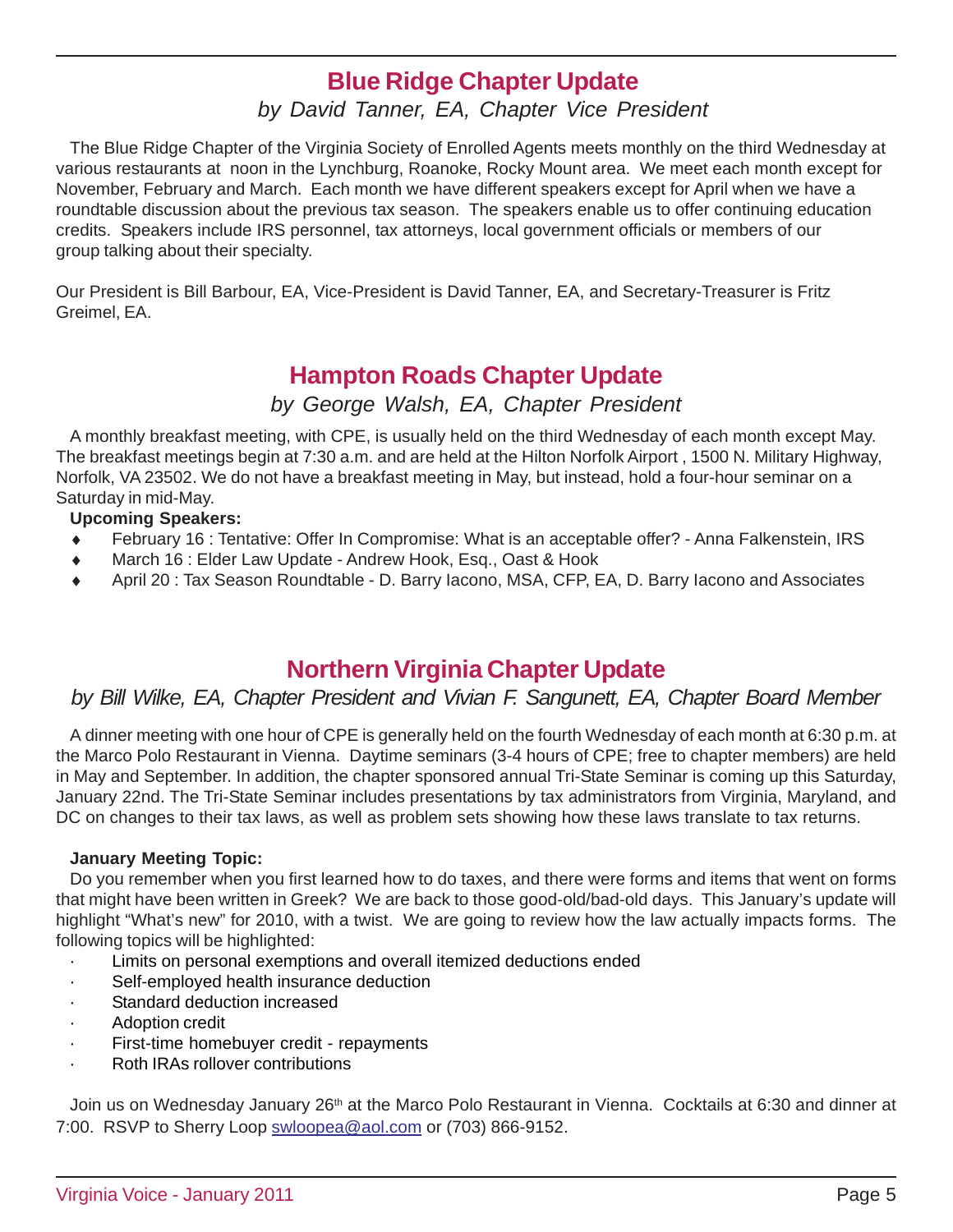### **Fredericksburg Chapter Update**

### *by Gerald Machek, EA, Chapter President*

The Fredericksburg Chapter of the Virginia Society of Enrolled Agents has been in existence since October 2006. The chapter meets monthly for dinner on the third Wednesday at 6:30 p.m. except for June at Ristorante Renato, 422 William Street, in downtown Fredericksburg.

Our meetings generally have a speaker, but during the months of February, March, and April we will have roundtable discussions on current tax matters. The remainder of the year our meetings generally have a speaker who is capable of providing Continuing Education Credits. Past topics have been Reverse Mortgages, Converting Traditional IRA's to Roth IRAs, and VA State Issues. Every January we have invited the local Commissioners of Revenue: City of Fredericksburg, Stafford County, and Spotsylvania County to come and speak to us on local tax issues and tax processing that they do for the Commonwealth of Virginia.

Our chapter leadership is: Gerald J. Machek, EA, President; Carolyn Brammer, EA, Vice President, and Deborah Gladden, EA, Secretary Treasurer.

### **Richmond Chapter Update**

*by Jeffrey S. Bruce, EA, Chapter President*

Calendar year 2010 was an eventful one for the Richmond chapter of the Virginia Society of Enrolled Agents. Our breakfast meetings (held the second Thursday of each month at Richmond's Westwood Racquet Club) proved to be an excellent source of education for the members this year. Some of the topics included trust accounting, ethics, the health care reform act and health savings accounts. The turnout at our breakfast meetings has increased each year and with a varied and useful schedule of speakers for 2011, we expect it to increase even more. Our roundtable discussions are insightful and thought-provoking due to the large amount of tax knowledge that exists within our chapter. Edward Levine, EA and Stuart Logan, EA are regular participants at our meetings and they not only provide their knowledge but since they are two of VASEA's founding members, they also provide us with their unique historical perspectives. Another regular attendee of our meetings is past VASEA president Winston Macon, EA who continues to assist us with his unique knowledge of the inner workings of Internal Revenue Service and his vast expertise on qualifying continuing education.

The Richmond chapter also will continue to have its annual Enrolled Agent Christmas Party the first Saturday in December of 2011. Besides talking "shop", the Christmas party allows our members and their significant others to mingle in an atmosphere outside of the office. This event has been a big success and allows the members to "let their hair down."

Lastly, the Richmond Chapter will continue to support the efforts of VASEA at the state level in terms of encouraging member participation in VASEA supported Gear Up tax seminars, the VASEA Spring Seminar in June, and the VASEA Current Tax Issues Seminar in October. The Richmond Chapter believes that greater participation means a stronger and more responsive State Society.